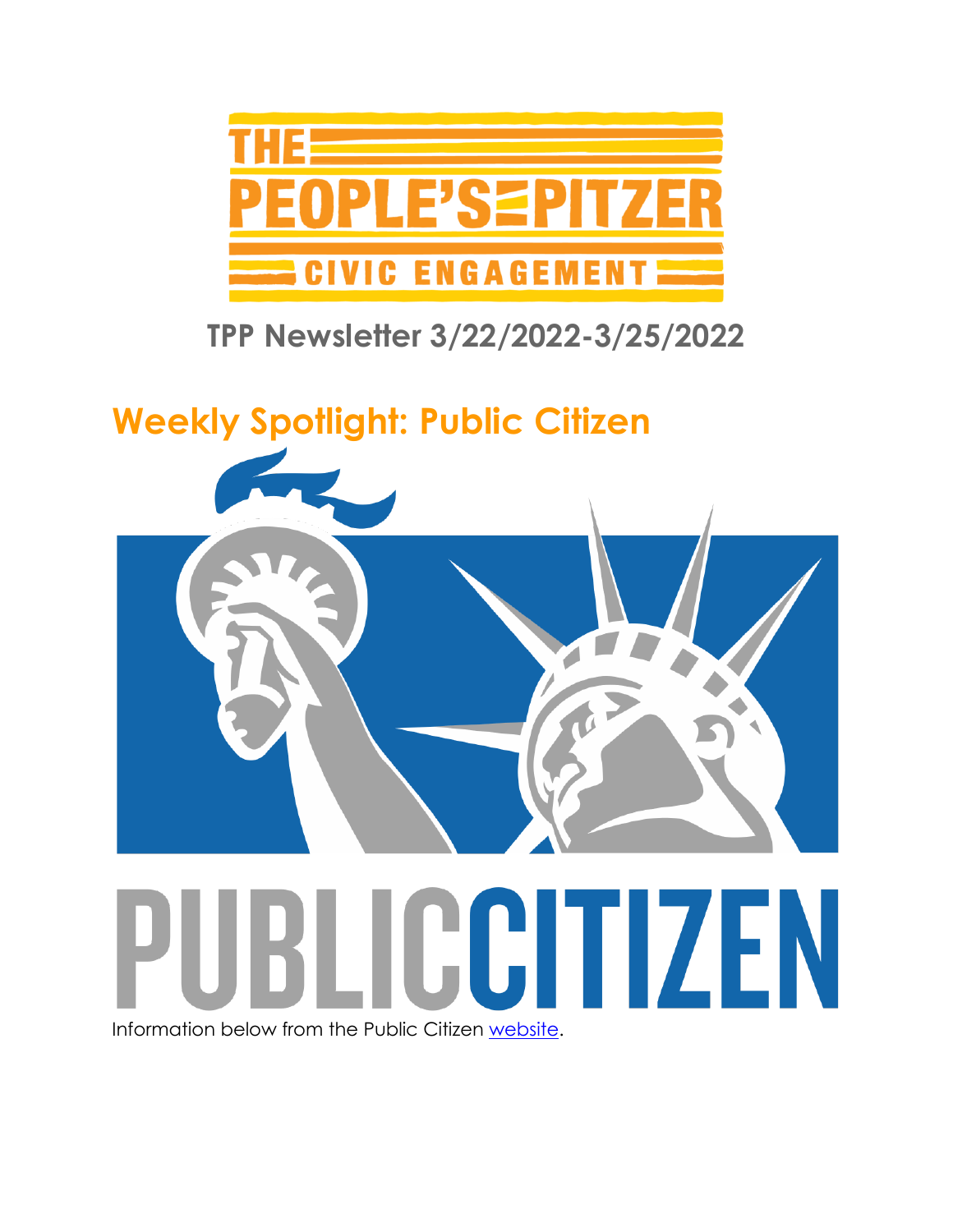Public Citizen is a nonprofit consumer advocacy organization that champions the public interest in the halls of power. We defend democracy, resist corporate power and work to ensure that government works for the people – not for big corporations. Founded in 1971, we now have 500,000 members and supporters throughout the country.

We don't participate in partisan political activities or endorse any candidates for elected office. We take no government or corporate money, which enables us to remain fiercely independent and call out bad actors – no matter who they are or how much power and money they have.

We use every tool at our disposal to take on big fights – and win. We mobilize activists to grow democratic movements, watchdog Congress, sue the government when it fails to do its job, petition regulatory agencies to safeguard the public and engage in cutting-edge research that effects change.

## Volunteers Needed

#### **Public Citizen**

Interested in gaining internship experience with an organization that fights for a more equitable government? Public Citizen is currently looking for candidates for Summer 2022 paid and unpaid internships. Open positions include Advocacy Internship, Legal Internship, Communications Internship, Democracy Fellow, Global Trade Watch – Legal Research Internship, Medicare for All Organizing Internship, and Environmental Policy and Advocacy Internships. Check out their [website](https://www.citizen.org/internships/) for more information.

#### **Ontario for Agriculture Organizing**

Many individuals and community-led organizations in the Inland Empire have formed a coalition fighting against the destruction of over 200 acres of prime farmland in Ontario to make way for more polluting warehouses. The coalition includes the Robert Redford Conservancy for Southern California Sustainability, the Southern California Agricultural Land Foundation, American Farmland Trust, and the League of United Latin American Citizens, among others. They need to collect 10,000 signatures by April 8th for a referendum in the city of Ontario to prevent farmland destruction. If interested in helping out collecting signatures and community organizing, email [ontario4ag@gmail.com.](mailto:ontario4ag@gmail.com)

#### **The People's Pitzer**

Interested in TPP's work? We are looking for two more student interns! If interested, contact [aneuburg@students.pitzer.edu.](mailto:aneuburg@students.pitzer.edu) Work-study preferred.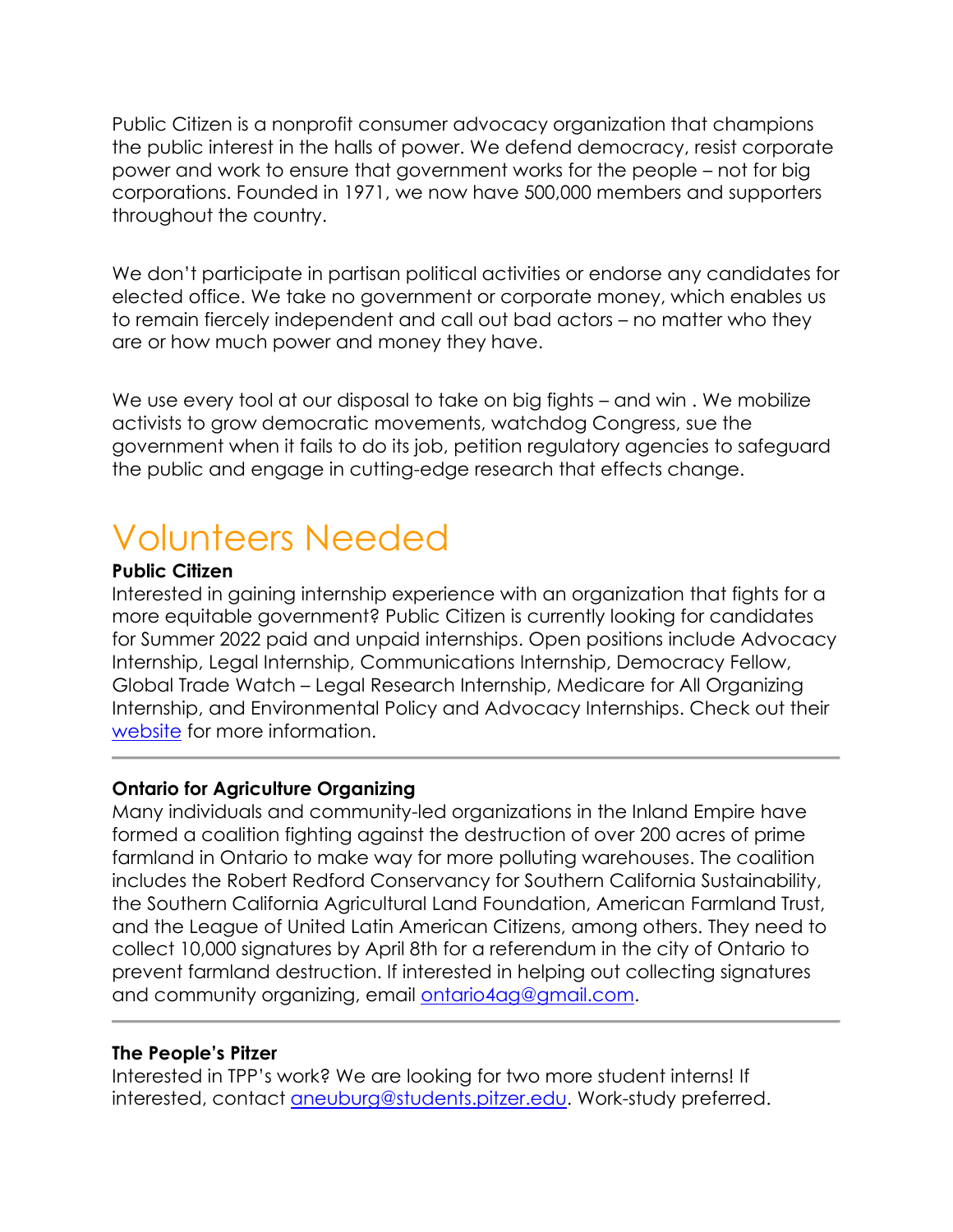#### **Other Opportunities**

Looking for a summer internship? TPP has compiled a list of [volunteer and](https://www.pitzer.edu/cec/community-pillars/peoples-pitzer/tpp-volunteer-and-internship-opportunities/)  [internship opportunities](https://www.pitzer.edu/cec/community-pillars/peoples-pitzer/tpp-volunteer-and-internship-opportunities/) relating to government, public policy, and civic action. See some internships highlighted below and be sure to check out our website for more information!

**[A Collaborative Study of Social/Political Psychology of Online Communities](https://app.joinhandshake.com/stu/jobs/5864884?ref=open-in-new-tab&search_id=173c79b3-158f-4253-afbc-7b1b2208b303)** | University of Michigan

**Deadline** | March 31st, 2022

**Location |** Remote

**[Legal Assistant Intern](https://app.joinhandshake.com/stu/jobs/5825601?ref=open-in-new-tab&search_id=17e20f22-b347-4596-ba06-df3357ea79f4)** | Orange County Public Defender's Office

**Deadline** | April 28th, 2022

**Location |** Fullerton, CA

**[Public Policy Internship](https://app.joinhandshake.com/stu/jobs/5743814?ref=open-in-new-tab&search_id=17e20f22-b347-4596-ba06-df3357ea79f4)** | Tesla

**Deadline** | May 2nd, 2022

**Location** | Washington, D.C., Palo Alto, CA, Remote

**[Policy & Legislative Affairs Intern](https://app.joinhandshake.com/stu/jobs/5423371?ref=open-in-new-tab&search_id=17e20f22-b347-4596-ba06-df3357ea79f4)** | Orange County Board of Supervisors

**Deadline** | May 5th, 2022

**Location** | Santa Ana, CA

**[Associate Social Justice & Activism Podcaster](https://app.joinhandshake.com/stu/jobs/5675834?ref=open-in-new-tab&search_id=17e20f22-b347-4596-ba06-df3357ea79f4)** | The Creative Process

**Deadline** | May 27th, 2022

**Location** | Los Angeles, CA

**[Development Intern](https://app.joinhandshake.com/stu/jobs/5527217?ref=open-in-new-tab&search_id=e18de8f7-cea7-4c4b-99e2-f7f6cbe50a7d) – Grant Writing** | Mother and Child Education Center

**Deadline** | September 1st, 2022

**Location |** Portland, OR

### Upcoming Events

**TODAY! Legal Observer Training with the National Lawyers Guild of Los Angeles** March 22 @ 5:30 pm [Virtual Event](http://tinyurl.com/NLGLegalObserverSignUp)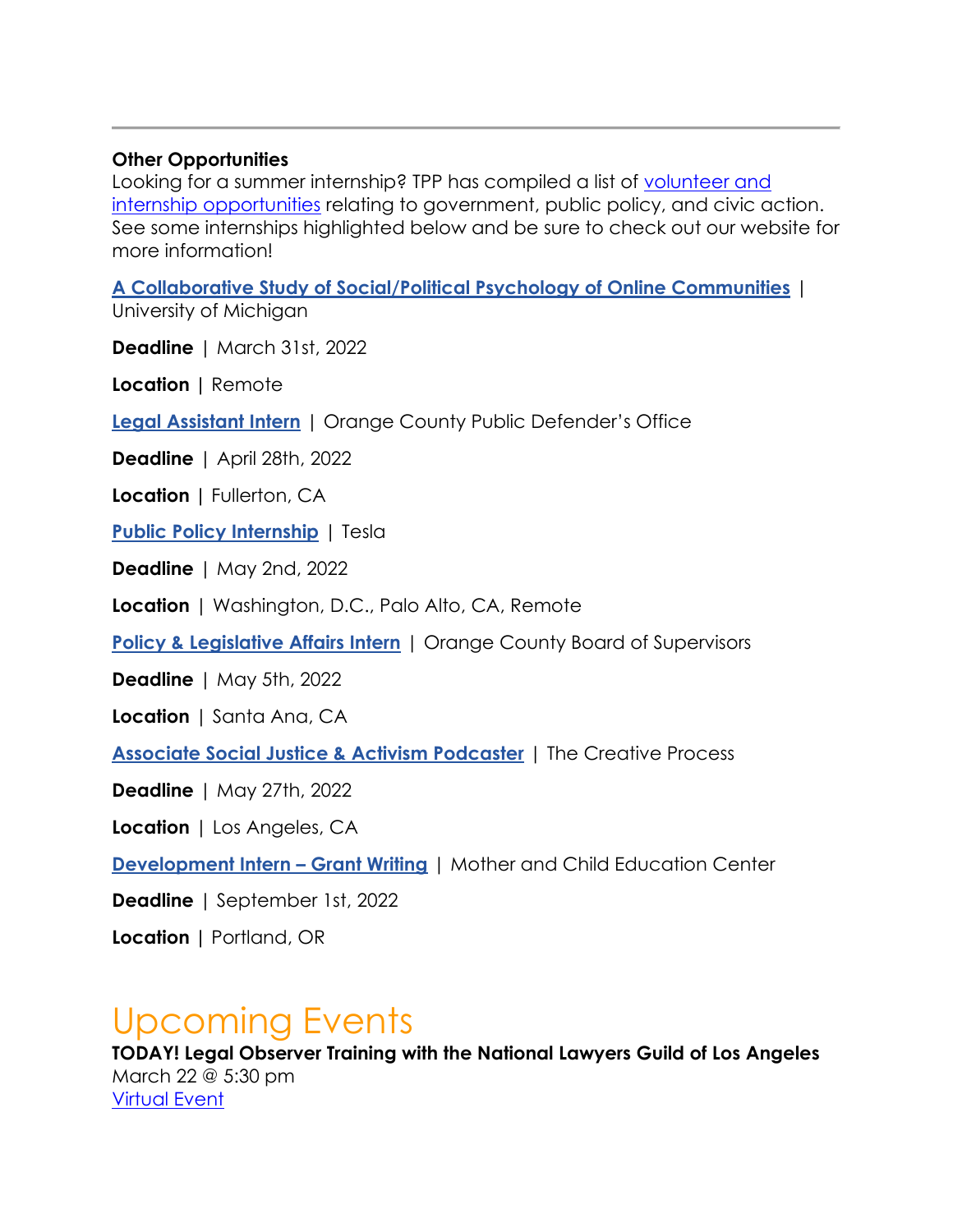

PEOPLE'S=PITZER



### **LEGAL OBSERVER TRAINING**

WHEN: 03/22 @5:30PM WHERE: ZOOM

"NLG-LA works to ensure the legal and practical access to demonstrations in Southern California by regularly providing legal observers at demonstrations to observe and document potentially unlawful or unjustified interference with demonstrators' rights by law enforcement." Join the CEC and National Lawyer's Guild of LA for a training to be certified as a legal observer.



FOR MORE INFORMATION, CONTACT IMMEDIATE\_ACTION@PITZER.EDU

"NLG-LA works to ensure the legal and practical access to demonstrations in Southern California by regularly providing legal observers at demonstrations to observe and document potentially unlawful or unjustified interference with demonstrators' rights by law enforcement." **Join the CEC and National Lawyers Guild of LA for a training to be certified as a legal observer.** Spanish translation will be available. For more information, contact

[immediate\\_action@pitzer.edu.](mailto:immediate_action@pitzer.edu)

Interested in collaborating with TPP? Contact TPP Program Assistant [aneuburg@students.pitzer.edu](mailto:aneuburg@students.pitzer.edu) or CEC Managing Director tricia morgan@pitzer.edu. Check our [website](https://www.pitzer.edu/cec/community-pillars/peoples-pitzer/) for additional information and updates.

#### **Cesar Chavez Day**

March 31, colleges observe March 25



Information below from **Wikipedia**.

Cesar Chavez was an American labor leader and civil rights activist. Along with Dolores Huerta, he cofounded the National Farm Workers Association

(NFWA), which later merged with the Agricultural Workers Organizing Committee (AWOC) to become the United Farm Workers (UFW) labor union.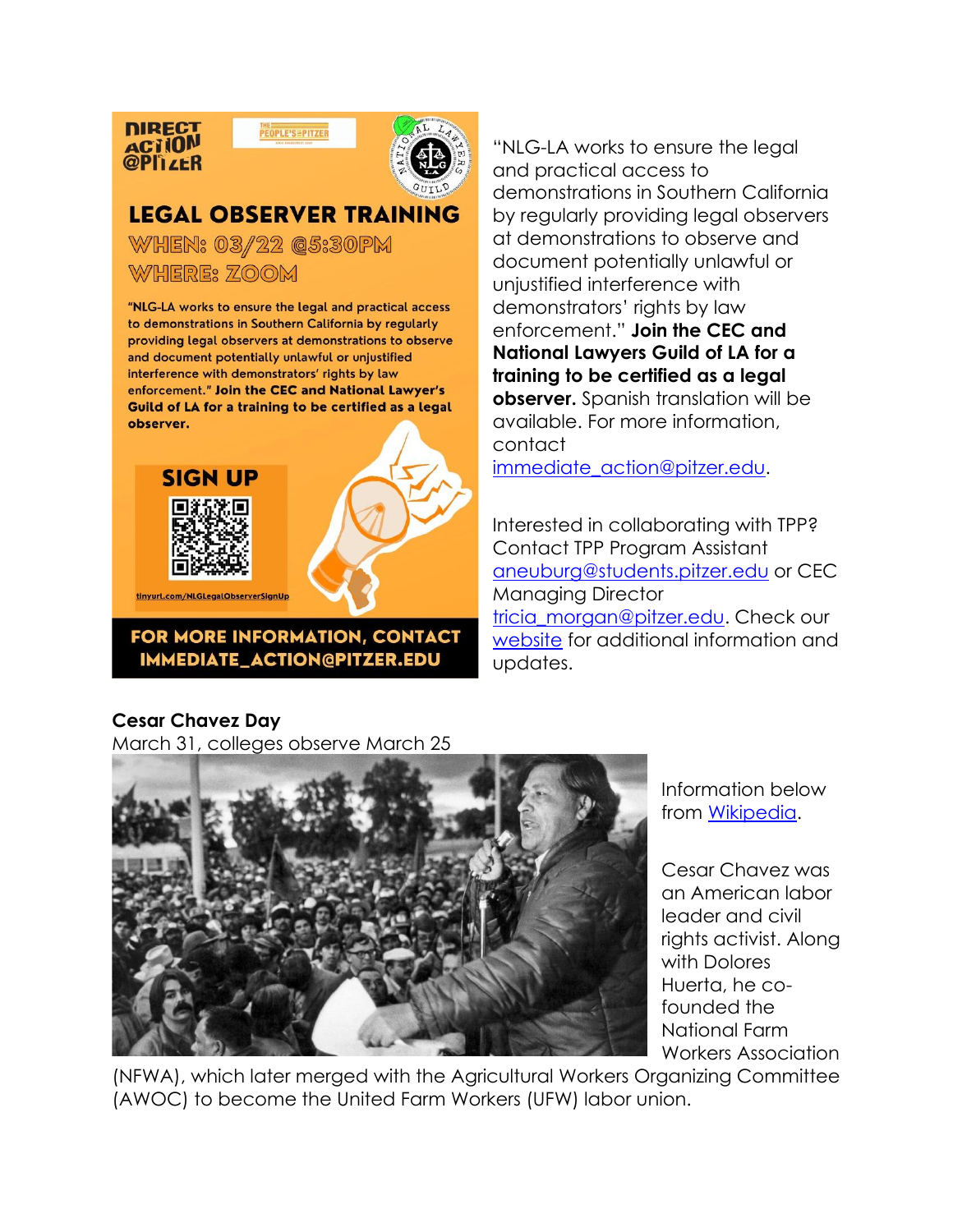Cesar Chavez practiced leftist community organizing tactics to advocate for Mexican-American farmworkers. In the 1960s, he began organizing strikes among farmworkers, most notably the successful Delano grape strike of 1965– 1970. Influenced by the Indian independence leader Mahatma Gandhi, Chavez emphasized direct but nonviolent tactics, including pickets and boycotts, to pressure farm owners into granting strikers' demands.

He became an icon for organized labor and leftist groups in the U.S. His birthday is a federal commemorative holiday in several U.S. states. In 1994 he posthumously received the Presidential Medal of Freedom.

### **The 18th Annual Cesar Chavez Breakfast with Latino and Latina Roundtable**

Friday March 25 @ 9 - 10:30 am [Virtual Event](https://www.eventbrite.com/e/18th-annual-cesar-chavez-breakfast-by-the-latino-and-latina-roundtable-tickets-254890332847)



The Latino and Latina Roundtable invites you to the 18th Annual Cesar Chavez Breakfast honoring individuals who are living out the core values of the late civil rights activist and labor leader. This is also a fundraiser for our organization. In the